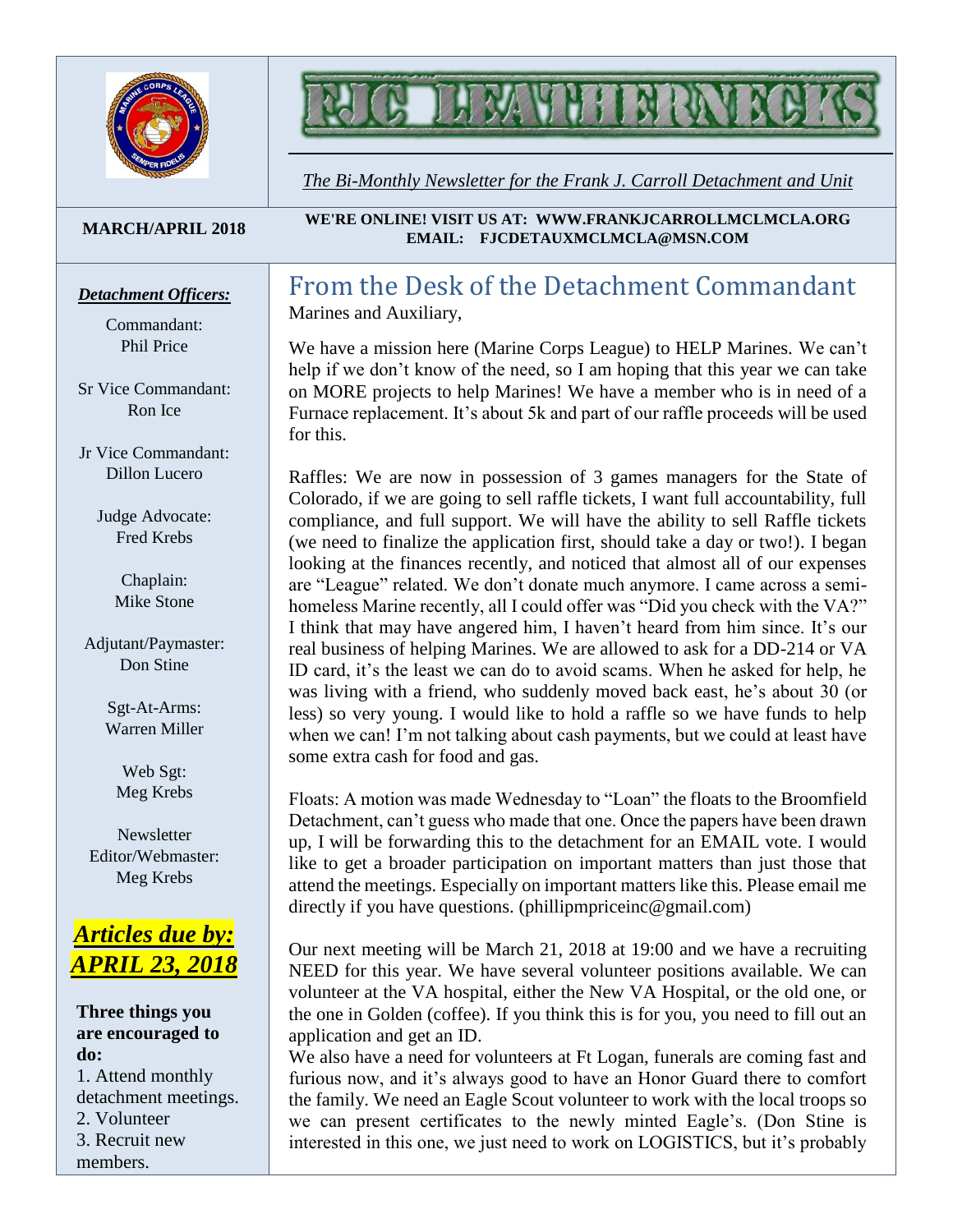#### **Websites of interest**

National MCL [www.mclnational.org](http://www.mclnational.org/)

National MCLA [www.nationalmcla.org](http://www.nationalmcla.org/)

MODD Kennel [www.moddkennel.org](http://www.moddkennel.org/)

National MODD Fleas [www.nationalmoddfleas.org](http://www.nationalmoddfleas.org/)

Rocky Mountain Division MCL AND MCLA [www.mcleaguerckymntdiv.org](http://www.mcleaguerckymntdiv.org/) not a one man show). We need a Toys-for-Tots Volunteer coordinator. This is an ongoing need, I don't think we had one after my first year in the league. Help where you can!

Semper Fidelis, Phil Price Commandant Email: [phillipmpriceinc@gmail.com](mailto:phillipmpriceinc@gmail.com) (303) 902-1583

# From the Desk of the Detachment Sr Vice Commandant

Marines, Associate members, FMF Corpsmen

2018 is well underway, and the Frank J. Carroll detachment has several important events scheduled in the next couple of months.

First up will be the Denver St. Patrick's Day parade, on Saturday, March 17th. Our Parade Chairman, Tom Krueger, who always does an outstanding job, will be coordinating our part of this event, and can always use an extra pair of hands with our two floats. If you have some time, and could help out, please contact Tom K. at [tekusmc@aol.com.](mailto:tekusmc@aol.com) Look for an email update on details.

Since our detachment is hosting the **Department of Colorado convention this year on May 3-6**, we are actively working to make this a very successful event. For those members who can't attend our monthly detachment meetings, and didn't get the details, the convention is being held at the Embassy Suites Hotel, Denver Tech Center. More information will be forthcoming as we get closer to May.

#### *Some other items of note:*

The Marine Corps League still does the popcorn duty in the Atrium (main lobby) at the Denver V.A. Hospital. Our next scheduled day will be **March 6th**. If you would like to participate, please contact Tom Krueger before March 6th. Help us support the V.A. veterans, and meet some interesting people.

We are always looking to add new members to our detachment, so keep those referrals and membership applications coming!

#### *Marine Corps History:*

On **March 31, 1801**, Lt. Colonel Commandant William W. Burrows, rode with President Thomas Jefferson, to "look for a proper place to fix the Marine Barracks on". President Jefferson was a personal friend of the Commandant, and was deeply interested in the welfare of the Corps, and accompanied Burrows on horseback. They chose a square in southeast Washington, bounded by 8th and 9th Streets and I Street, because it lay near the Navy Yard, and was within easy marching distance of the Capitol. *Source: usmchangout.com*



Thanks!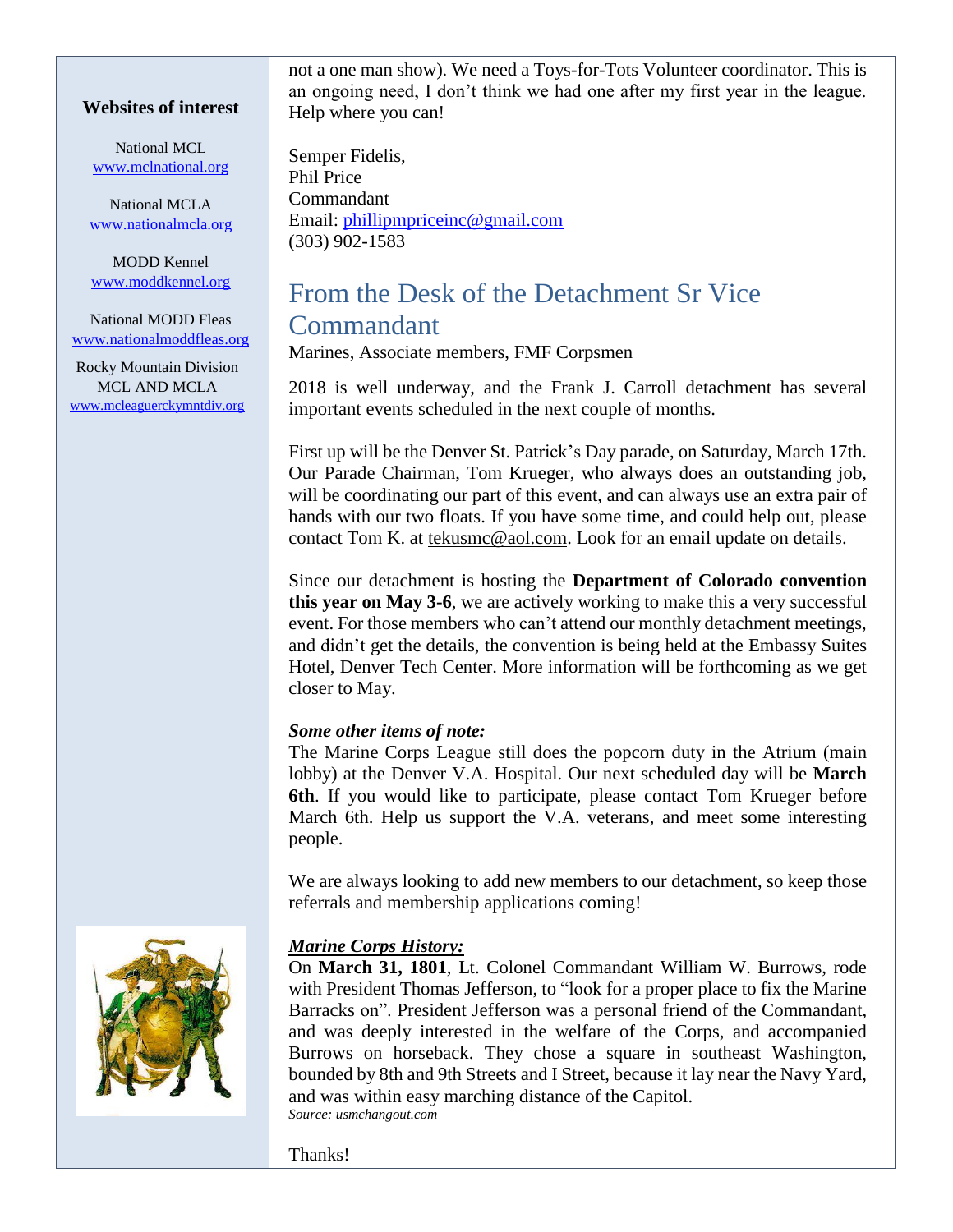

Semper Fi! Ron Ice Detachment Sr. Vice Commandant [biosystems1@comcast.net](mailto:biosystems1@comcast.net)

# From the Desk of the Detachment Jr Vice Commandant **No Article**

## From the Desk of the Detachment Judge Advocate Marines,

Any member desiring to submit a Department Bylaw change must submit the Bylaw change to Russ Miller, the Department Judge Advocate no later than 60 days prior to the opening of the 2018 Department Convention. Please refer to the Department Bylaws, ARTICLE ELEVEN, SECTION 1100- AMENDING BYLAWS.

#### National Bylaws

The current National Bylaws are in the process of being restructured and reformatted. No action was taken on any Bylaw amendments at the National Convention in 2017, nor was a Revision 22 issued. The current National Bylaws are available on the National website. Hopefully all can be resolved at the 2018 National Convention. Normally, nothing will be available until early 2019, if in fact the revisions are accepted.

#### Detachment Bylaws

After any changes are made, National or Department, we will have to review our Detachment Bylaws to determine if we need to update our Bylaws as National and Department Bylaws take precedence over ours.

Semper Fi, Fred Krebs Detachment Judge Advocate [FredKMCL@msn.com](mailto:FredKMCL@msn.com)



From the Desk of the Unit President **NO ARTICLE**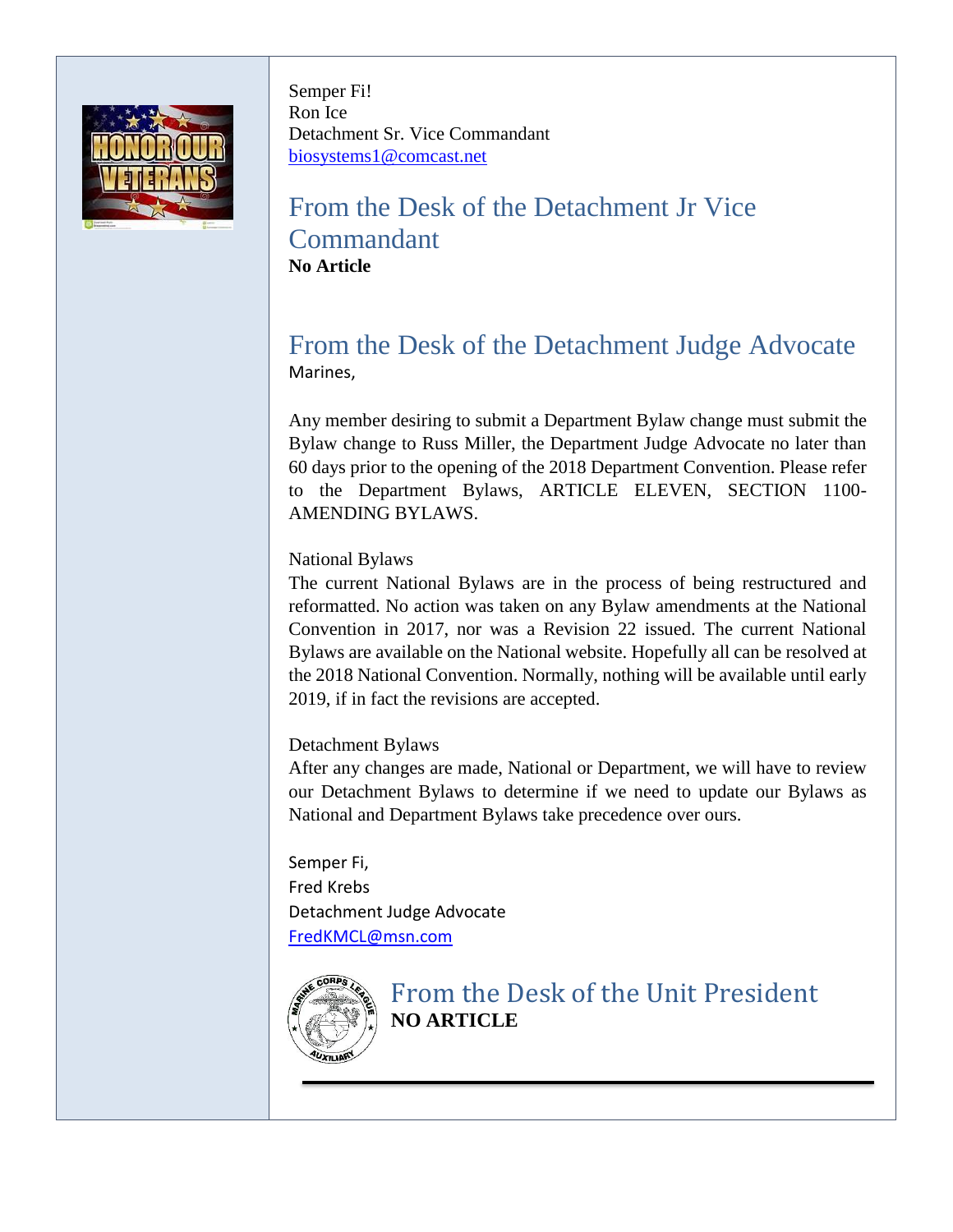# Attention ALL Detachment Members

If your dues are six (6) months or more past due, you will be removed from our roster before publication of our next newsletter.

Please note National will no longer be sending out Dues reminders. The Annual membership year is from September  $1<sup>st</sup>$  to August  $31<sup>st</sup>$ . Detachment dues are \$38.00 per year and to be sent directly to the Detachment Adjutant/Paymaster. All new regular members must be prepared to show proof of Honorable Marine service.

#### **EMAIL ADDRESSES**

If you did NOT receive this newsletter via email, it means your email isn't on the Detachment and Unit roster. Please email Meg Krebs with your email address to better improve Detachment and Unit communication at: [fjcdetauxmclmcla@msn.com.](mailto:fjcdetauxmclmcla@msn.com)

# Upcoming Events/Meetings

**Mark your calendars:**

- March 21, 2018 Detachment and Unit membership meeting 7:00 PM at the American Legion Post 1
- April 18, 2018 Detachment and Unit membership meeting 7:00 PM at the American Legion Post 1
- May 3- 6, 2018 Department Convention **NO** Detachment/Unit meeting to be held.
- June 20, 2018 Detachment and Unit membership meeting 7:00 PM at the American Legion Post 1
- June 2018 Rocky Mountain Division Conference, St George, UT Dates to be announced soon.

# **Mission Statement**

Members of the Marine Corps League join together in camaraderie and fellowship for the purpose of preserving the traditions and promoting the interests of the United States Marine Corps, banding together those who are now serving in the United States Marine Corps and those who have been honorably discharged from that service that they may effectively promote the ideals of American freedom and democracy, voluntarily aiding and rendering assistance to all Marines and former Marines and to their widows and orphans; and to perpetuate the history of the United States Marine Corps and by fitting acts to observe the anniversaries of historical occasions of particular interest to Marines.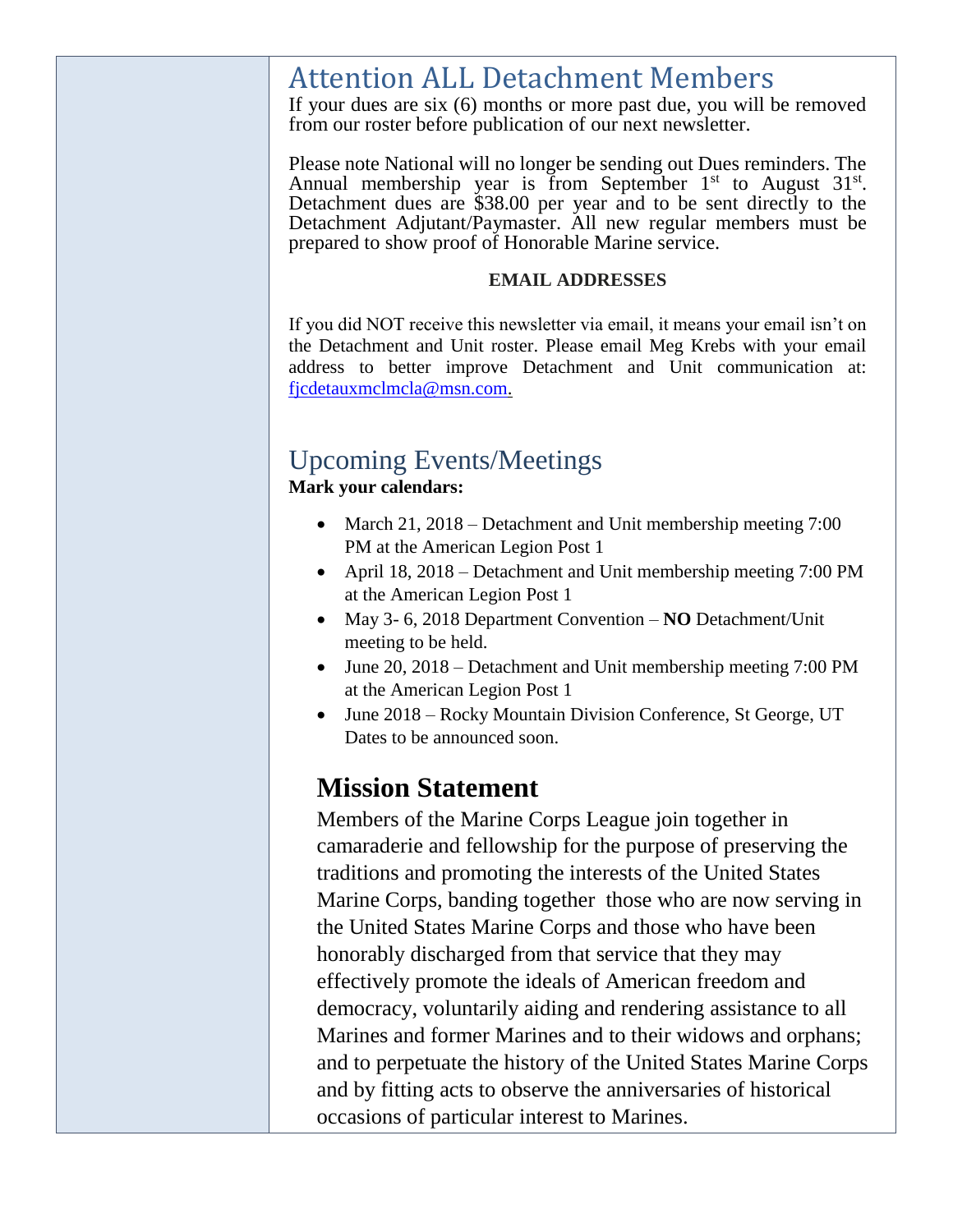

# Marine Corps League and Auxiliary

**2018 Department of Colorado Convention**

**Hotel and Convention Information**



| <b>EVENT DATES:</b><br>May 3, 2018 - May 6, 2018<br><b>EVENT LOCATION:</b><br>Embassy Suites, Denver Tech Ctr 10250<br>East Costilla Ave<br>Centennial, CO 80112 USA 303.792.0433<br>From I25 go East on E. Arapahoe Rd. (Exit 197), Turn Right<br>onto S. Havana St and Right again onto E Costilla Ave,<br>Hotel is on your left after 1 block.                                                                                                                                                                                                                                                                                                                                                                                                                                                                                                                                               | <b>ROOM INFORMATION:</b><br>\$109.00 per room/per night (Single)<br>Local taxes and room surcharges (taxes currently 6.85%)<br>Includes:<br>Thursday Night slightly higher due to availability (\$129)<br>s.<br>Complimentary cooked-to-order breakfast in the Atrium for those staying<br>æ.<br>in the hotel during the convention.<br><b>Complimentary Evening Reception (2 free drinks)</b><br>ð<br>Variety of wells, wines, and drafts w/ a variety of light snacks for<br>those staying in the hotel during convention. |  |
|-------------------------------------------------------------------------------------------------------------------------------------------------------------------------------------------------------------------------------------------------------------------------------------------------------------------------------------------------------------------------------------------------------------------------------------------------------------------------------------------------------------------------------------------------------------------------------------------------------------------------------------------------------------------------------------------------------------------------------------------------------------------------------------------------------------------------------------------------------------------------------------------------|------------------------------------------------------------------------------------------------------------------------------------------------------------------------------------------------------------------------------------------------------------------------------------------------------------------------------------------------------------------------------------------------------------------------------------------------------------------------------------------------------------------------------|--|
| <b>RESERVATIONS:</b>                                                                                                                                                                                                                                                                                                                                                                                                                                                                                                                                                                                                                                                                                                                                                                                                                                                                            |                                                                                                                                                                                                                                                                                                                                                                                                                                                                                                                              |  |
| • Must be made no later than 1 April, 2018<br>Phone Reservations: Call Front Desk at 303.792.0433<br>When calling, be sure to identify yourself as being part of the Marine Corps League to receive special reduced room rates.<br>Online Reservations: Use the link below:<br>http://embassysuites.hilton.com/en/es/groups/personalized/D/DENTCES-MCL-20180503/index.jhtml                                                                                                                                                                                                                                                                                                                                                                                                                                                                                                                     |                                                                                                                                                                                                                                                                                                                                                                                                                                                                                                                              |  |
| <b>Convention Shirt:</b><br>White<br>Male_Female_Size/Qty: S_M_L_XL_XXL_XXXL_Color/Qty: Navy___Gold____Red___<br>Green<br>(Note: Pre-ordered shirts will be sold at \$20 (cost), shirts sold at convention will be \$30.00)                                                                                                                                                                                                                                                                                                                                                                                                                                                                                                                                                                                                                                                                     |                                                                                                                                                                                                                                                                                                                                                                                                                                                                                                                              |  |
| <b>Scholarship Luncheon and Banquet Dinner Information</b>                                                                                                                                                                                                                                                                                                                                                                                                                                                                                                                                                                                                                                                                                                                                                                                                                                      |                                                                                                                                                                                                                                                                                                                                                                                                                                                                                                                              |  |
| SCHOLARSHIP LUNCHEON - \$20.00 / Person - or - \$5.00 / Person Contribution to the Scholarship Fund<br>Turkey Wrap: Smoked Turkey, Shredded Lettuce, Pepper Jack Cheese, Green Chile Aioli; Served in a Wheat Tortilla<br>Bag of Chips, Cookie, Bottle of Water<br>(This will be a "Box" lunch and available for everyone at Lunch time on Saturday to expedite the lunch process)<br><b>BANQUET DINNER - \$45.00 / Person</b><br>Salad<br>-Embassy House Salad with Ranch & Balsamic Vinaigrette<br><b>Entrees</b><br>-Flat Iron Steak with Smashed Yukon Potatoes, Seasonal Vegetable and House Steak Sauce<br>-Lemon Thyme Chicken with Wild Mushroom Risotto, Seasonal Vegetable and Natural Jus<br>-Wild Mushroom Ravioli with Brussels Sprouts and Gruyere Cream<br>Dessert<br>-New York Style Cheese Cake<br>Entrees Include: Bread, Water, Iced Tea, Coffee, Decaf Coffee, and Hot Tea. |                                                                                                                                                                                                                                                                                                                                                                                                                                                                                                                              |  |
| <b>ZZBeef ZZChicken ZZVegetarian ZZDietary concerns noted below</b>                                                                                                                                                                                                                                                                                                                                                                                                                                                                                                                                                                                                                                                                                                                                                                                                                             |                                                                                                                                                                                                                                                                                                                                                                                                                                                                                                                              |  |
| Name:<br>Please Print                                                                                                                                                                                                                                                                                                                                                                                                                                                                                                                                                                                                                                                                                                                                                                                                                                                                           |                                                                                                                                                                                                                                                                                                                                                                                                                                                                                                                              |  |
| Name:<br>Please Print                                                                                                                                                                                                                                                                                                                                                                                                                                                                                                                                                                                                                                                                                                                                                                                                                                                                           | <b>22Beef 22Chicken 22Vegetarian 22Dietary concerns noted below</b>                                                                                                                                                                                                                                                                                                                                                                                                                                                          |  |
| <b>Please Note any Special Dietary Concerns: [22Gluten Free [22Dairy 229Other - ______________________</b><br>Please send a copy of this page with your shirt & meal selections and payment to:<br>MCL Frank J Carroll Detachment 28, 2100 Ellis St, Golden, CO 80401<br><b>Attn: Convention Committee</b><br>(or email this PDF form to phillipmpriceinc@gmail.com)                                                                                                                                                                                                                                                                                                                                                                                                                                                                                                                            |                                                                                                                                                                                                                                                                                                                                                                                                                                                                                                                              |  |
| For more information on these and other attractions in Denver and surrounding area go to: Denver Tourism                                                                                                                                                                                                                                                                                                                                                                                                                                                                                                                                                                                                                                                                                                                                                                                        |                                                                                                                                                                                                                                                                                                                                                                                                                                                                                                                              |  |
| Pre-order shirts:<br>$\begin{picture}(20,20) \put(0,0){\vector(1,0){100}} \put(15,0){\vector(1,0){100}} \put(15,0){\vector(1,0){100}} \put(15,0){\vector(1,0){100}} \put(15,0){\vector(1,0){100}} \put(15,0){\vector(1,0){100}} \put(15,0){\vector(1,0){100}} \put(15,0){\vector(1,0){100}} \put(15,0){\vector(1,0){100}} \put(15,0){\vector(1,0){100}} \put(15,0){\vector(1,0){100}} \$<br>Scholarship Luncheon:<br><b>Banquet Meals:</b><br>Check #/Amount: $\frac{1}{1}$ / \$<br>Total:                                                                                                                                                                                                                                                                                                                                                                                                      |                                                                                                                                                                                                                                                                                                                                                                                                                                                                                                                              |  |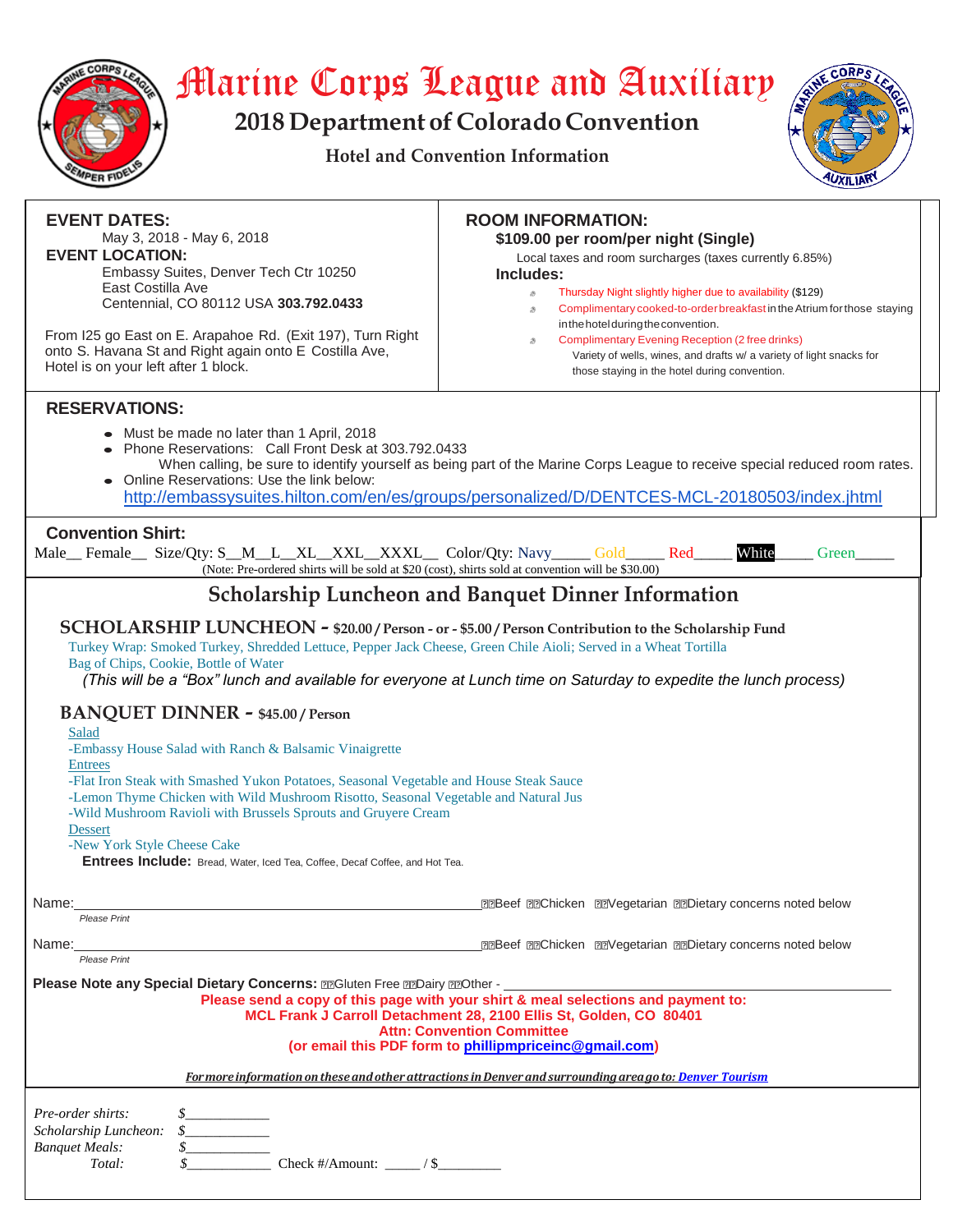# **2018 Department of Colorado Convention Ad Book Advertising Information**

| Advertising Options: (Ads due no later than April 1, 2018)<br>(25% discount for MCL, MCLA, MODD, MODDF)                                                                                                                                                                                              |                                                                                                        |  |
|------------------------------------------------------------------------------------------------------------------------------------------------------------------------------------------------------------------------------------------------------------------------------------------------------|--------------------------------------------------------------------------------------------------------|--|
| <b>Full Page Ad - <math>\$100 (\$75)</math></b><br>Size 7 <sub>1/2</sub> inches wide x 10 inches Tall                                                                                                                                                                                                |                                                                                                        |  |
| <b>Inside Front or Inside Back Cover - \$150 (\$115)</b>                                                                                                                                                                                                                                             |                                                                                                        |  |
| <b>Outside Back Cover - \$150</b>                                                                                                                                                                                                                                                                    |                                                                                                        |  |
| <b>Half Page Ad</b> - $$60$ ( $$45$ )<br>Size 7 <sub>1/2</sub> inches x 5 inches tall                                                                                                                                                                                                                |                                                                                                        |  |
| <b>Ad Purchase Information:</b>                                                                                                                                                                                                                                                                      |                                                                                                        |  |
| $1/4$ Page Ad - \$40 (\$30)<br>Size $3_{1/2}$ inches x 5 inches tall                                                                                                                                                                                                                                 | $1/8$ Page Ad - \$20 (\$15)<br>"Business Card"<br>Size 3 $_{1/2}$ inches wide x 2 $_{1/2}$ inches tall |  |
|                                                                                                                                                                                                                                                                                                      | <b>Sponsor List (Name Only) - \$5</b>                                                                  |  |
|                                                                                                                                                                                                                                                                                                      |                                                                                                        |  |
| <b>Ad Remittance Form</b>                                                                                                                                                                                                                                                                            |                                                                                                        |  |
| <b>Send Ad Payment to:</b><br>Paula Sarlls - 303-345-1645<br>MCL Frank J Carroll Det 28<br>Email: paulasarlls@comcast.net<br><b>Attn: Convention Ad Book</b><br>2100 Ellis St<br>Golden, CO 80401-2016<br>Make Checks Payable to MCL Frank J Carroll Detachment 28 and mail to address listed above. |                                                                                                        |  |
| Ad Size:<br>$\Box$ Full Page $\Box$ 1/2 Page $\Box$ 1/4 Page $\Box$ 1/8 Page Business Card $\Box$ Sponsor List<br>Ad Type: <b>Deague</b> Business Dersonal                                                                                                                                           |                                                                                                        |  |
|                                                                                                                                                                                                                                                                                                      |                                                                                                        |  |
|                                                                                                                                                                                                                                                                                                      |                                                                                                        |  |
|                                                                                                                                                                                                                                                                                                      |                                                                                                        |  |
| Email: No. 2014 19:30 Page 10:30 Page 10:30 Page 10:30 Page 10:30 Page 10:30 Page 10:30 Page 10:30 Page 10:30<br>All Ads Must be received no later than April 1, 2018                                                                                                                                |                                                                                                        |  |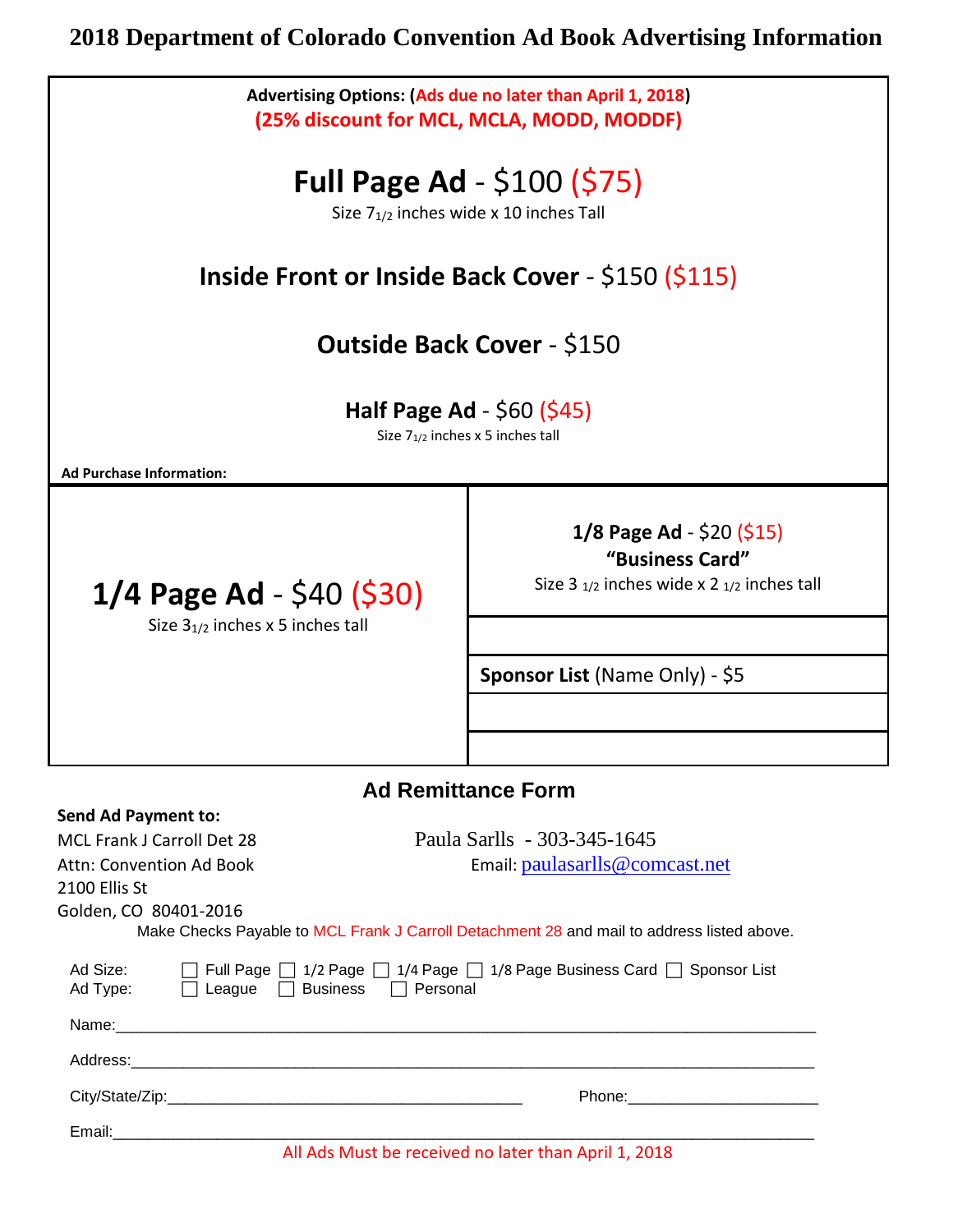

# The Robert Hunter Memorial Texas Hold 'Em Poker Tournament

Details:

- Date: May 4, 2018 1300 1700 (1:00 pm 5:00 pm)
- Place: Embassy Suites, Denver Tech Center

10250 E Costilla Ave, Centennial, CO 80112

Prize: \$250 Winner takes all!

Registration begins at 12:45, Rules provided at check-in

Buy in: \$30, up to 3 re-buys

This is the first of, hopefully, many poker tournaments in honor of Robert (Bob) Hunter, a longtime member of the Marine Corps League. Bob would host a tournament once a month; he did it because he loved it.

All proceeds benefit the Marine Corps League, Frank J Carroll Det 28, a 501(c)(4) organization, and our mission of helping Marines.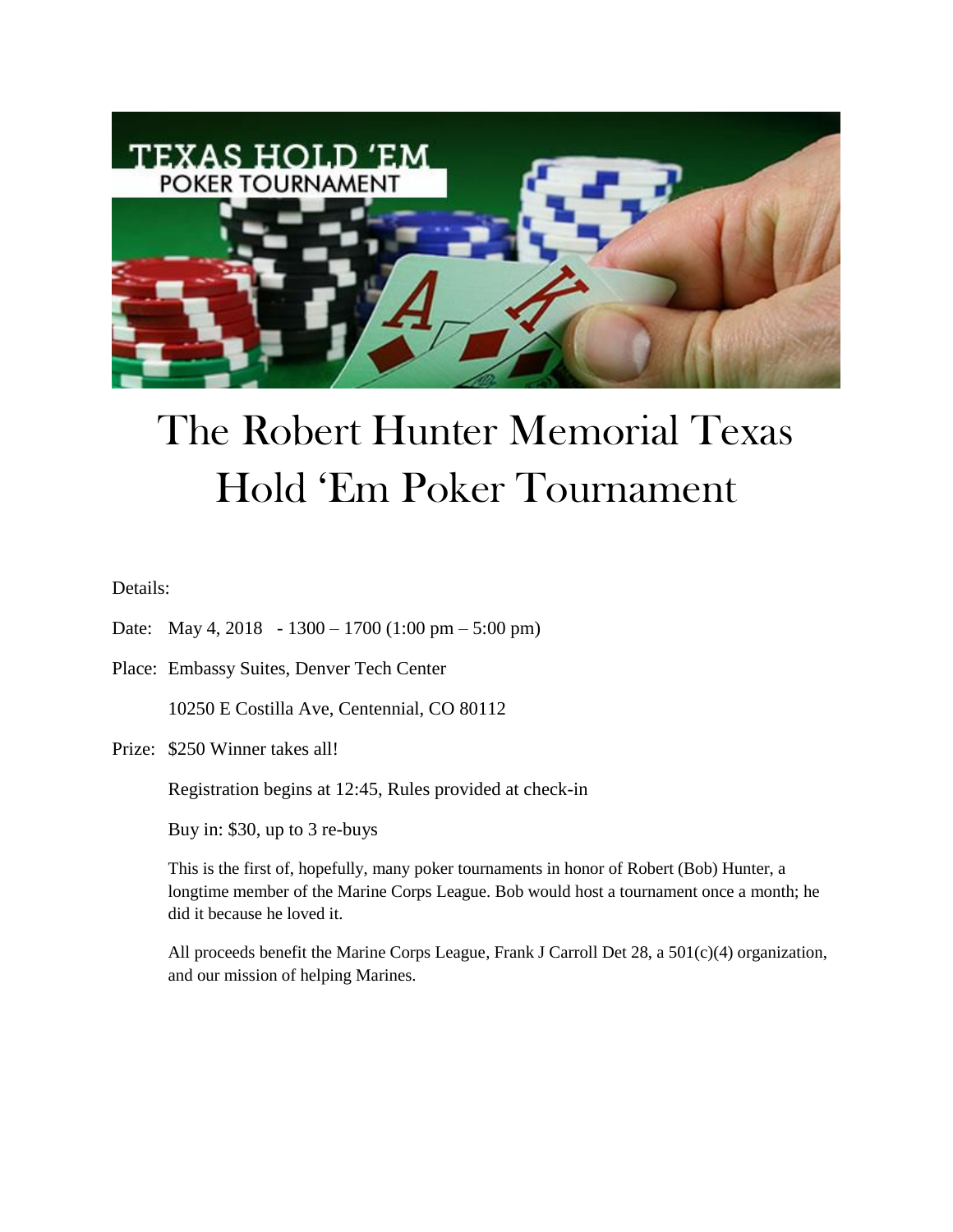

# Tour 1:



## **Coors Brewery Tour**

### **Visit to Marine Corps Memorial in Golden**

Departs Hotel: May 4 - 0900 (9:00 am)

Returns Hotel: 1200 (12:00 pm)

Cost: TBD – For transportation only, depending on the number going (MAX 20)

Details: There are several stairs leading from one floor to the other, elevators are not provided. This "May" require sampling some of the product, therefore please BRING your ID.

The stop after will be at the Marine Corps Memorial at the intersection of US 6 and US 40 (6<sup>th</sup> Ave & W. Colfax Ave) Golden.